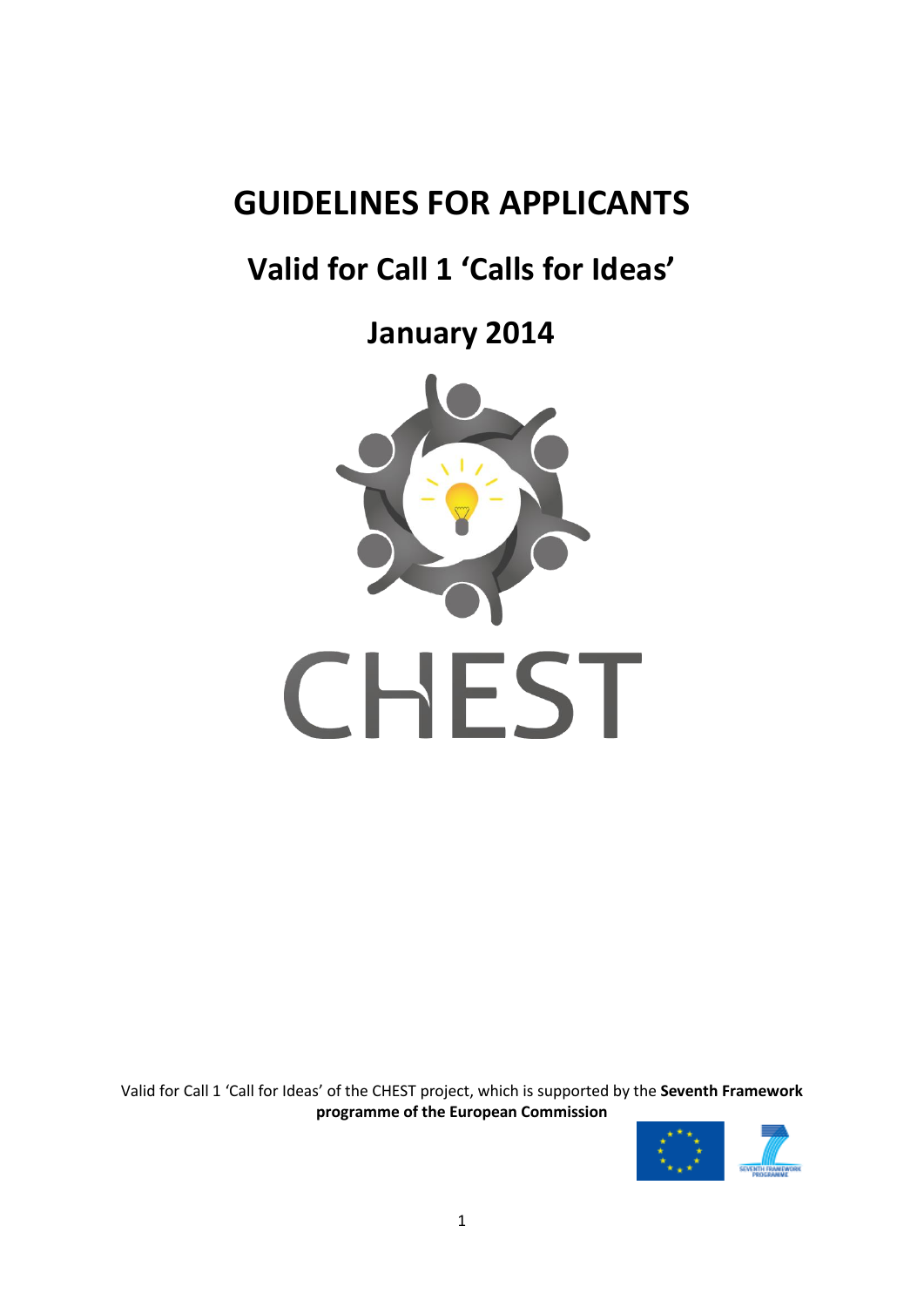# **Table of contents**

| 1. CHEST Project - summary              | page 3  |
|-----------------------------------------|---------|
| 2. The CHEST Competition                | page 4  |
| 3. Funding and eligibility              | page 5  |
| 4. How to apply for this competition    | page 6  |
| 5. Completion of the online application | page 9  |
| 6. Further information                  | page 10 |
| 7. Additional Terms                     | page 10 |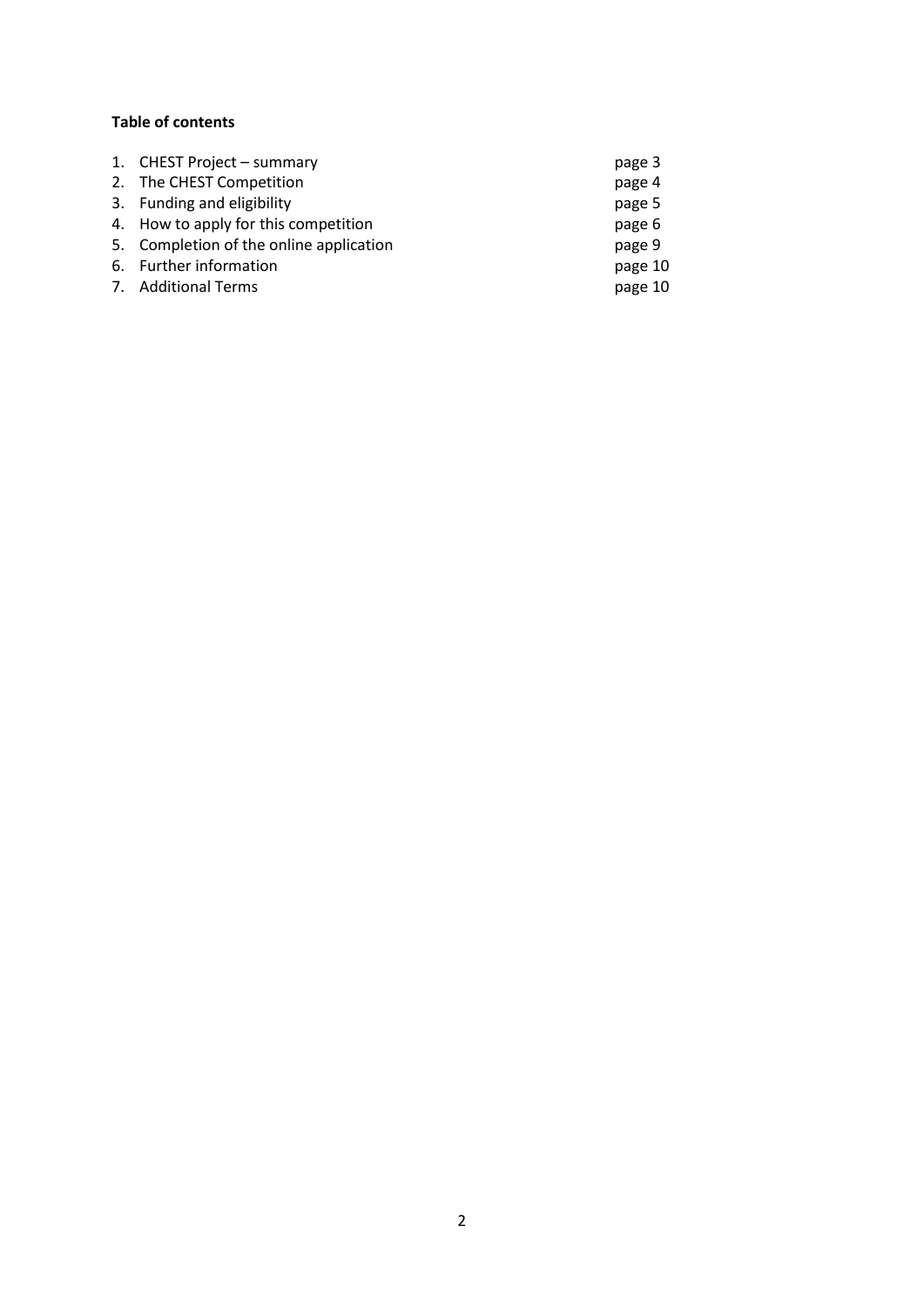# **1. The CHEST Project - Summary**

CHEST (Collective enHanced Environment for Social Tasks) is a 30 month Research and Development project supported under the Seventh Framework Programme to promote the development of digital based innovations that have the potential to address key societal challenges.

CHEST is based on the collaboration of three partners, Engineering Ingegneria Informatica SpA (IT), PNO Consultants Ltd (UK) and the European Institute for Participatory Media e.V. (D).

In addition to the development of an online community platform [\(www.chest-project.eu\)](http://www.chest-project.eu/) that will facilitate the sharing and exchanging of ideas, the CHEST project will also invest up to €2.5 million in seed finance for highly innovative digital based technologies, concepts and systems that address a specific societal challenge. The €2.5 million will be allocated through three open rounds, the first of which will open on the  $31<sup>st</sup>$  January 2014.

The type of the societal challenge targeted is open and can include any economic, environmental or social problem currently facing European citizens (potential categories are detailed in Section 5).

It will be the task of the applicant to justify why there is a need for their idea or solution with an understanding of the potential impact that could be achieved. Although open in topic, any challenge targeted cannot be limited to a single location or community but instead must be representative of a larger European issue.

Ideas can be submitted by any individual or legal entity (either as a single applicant or collaborative submission), including private companies (irrespective of size), academic organisations or public bodies. All ideas must be submitted via the CHEST website [\(www.chest-project.eu\)](http://www.chest-project.eu/), according to the timetable described on page 6.

Both applicants and those organisations registered on the CHEST Community Platform **(referred to as 'CHEST Community Members')** will also have the opportunity to evaluate and discuss the ideas that have been submitted.

Submissions made to *Call 1 - Calls for Ideas* will be assessed and evaluated solely by the CHEST Community Members according to the crowd assessment evaluation criteria described on page 7. Only the highest ranked ideas will receive an award.

Submissions made to Call 2 and Call 3 will be assessed by independent expert assessors, according to EC rules.

**PLEASE NOTE: This document contains the eligibility criteria, key dates, competition process and application form details specific to Call 1- Call for Ideas. It is essential for applicants to read this document before submitting their idea for evaluation.**

Applicants wishing to apply for support through *Call 2 - Call for Partners* or *Call 3 - Call for Applications* should refer to the individual guidance documents for these call strands.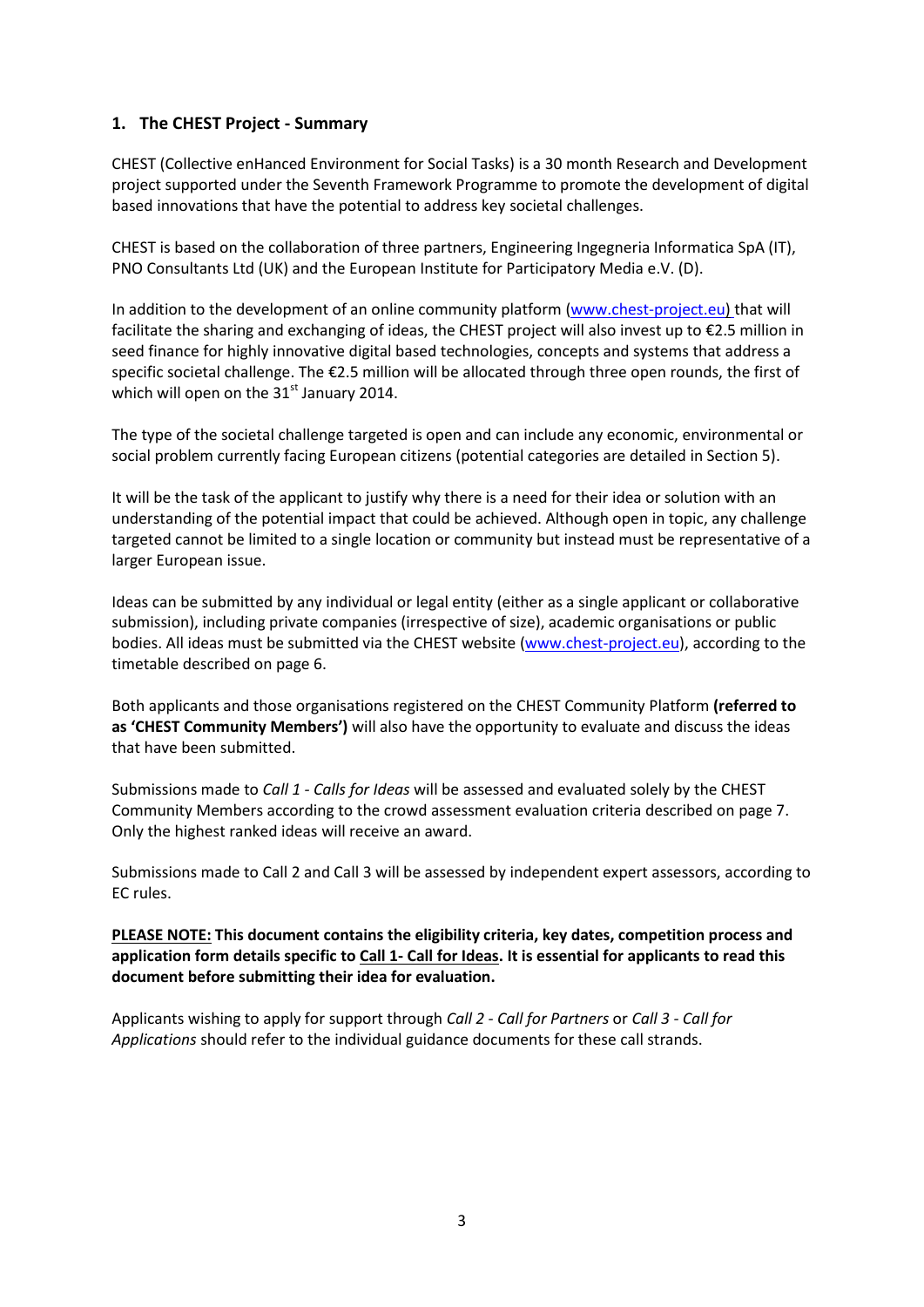# **2. The CHEST Competition**

The €2.5m available will be allocated through three specific calls.

## **Call 1 – Calls for Ideas**

#### **Award of €6k to investigate an innovative idea**.

This call will support projects that seek to explore the technical feasibility, social impact potential or commercial viability of an idea. Activities could include market research or desk based investigation regarding the need and potential of an idea, competitor analysis, and even initial planning to take the project to a prototype stage, including potential costs and timescales.

*Expected Deliverable:* A short written report detailing the viability of the idea, in line with the format suggested by the Social Reporting Standard (SRS), will be requested at project end. Please refer to <http://www.social-reporting-standard.de/en> for details on SRS. Required information will include: summary of the project idea, contact details of applicant, explanation of the targeted societal challenge (including the need and target groups), solution approach (including novelty of the idea, technical approach, implementation feasibility outline) potential impact, required next steps, and the profile(s) of the applicant(s). The majority of this information could then be used as a basis for a submission to Call 3 - Call for Applications, therefore providing the opportunity to develop the idea into a prototype/demonstrator. *It should be noted that a submission to Call 3 will be expected for projects selected for awards under Call 1*.

## **Call 2 - Call for Partners**

# **Financial contribution of up to €150K to develop an innovative 'market ready' product, service or process**.

This call will support projects that seek to advance a novel idea or basic research investigation to a stage that could be classified as 'market ready' (ready for deployment/roll out in the field). Eligible activities include: advanced prototype development and evaluation (resulting in a market ready deliverable) and the development of marketing/exploitation strategies (including routes to market).

Further information regarding Call 2 and expected deliverables can be found in the Guidance for Applicants specific to this call category.

## **Call 3 - Call for Applications**

This call will seek to support the best projects resulting from Call 1. The call will also invite submissions from new applicants. **Projects will be funded up to €60K**. Activities should aim to advance an innovative idea to the development of a prototype/demonstrator of a technologically innovative product, service or process. This can include the development of a prototype that could be classified as a 'works-like' and 'looks-like' version of the expected final solution which could not be sold commercially. Eligible activities include prototype development, trials and testing and the development of a business plan indicating routes for future exploitation.

Further information regarding Call 3 and expected deliverables can be found in the Guidance for Applicants specific to this call category.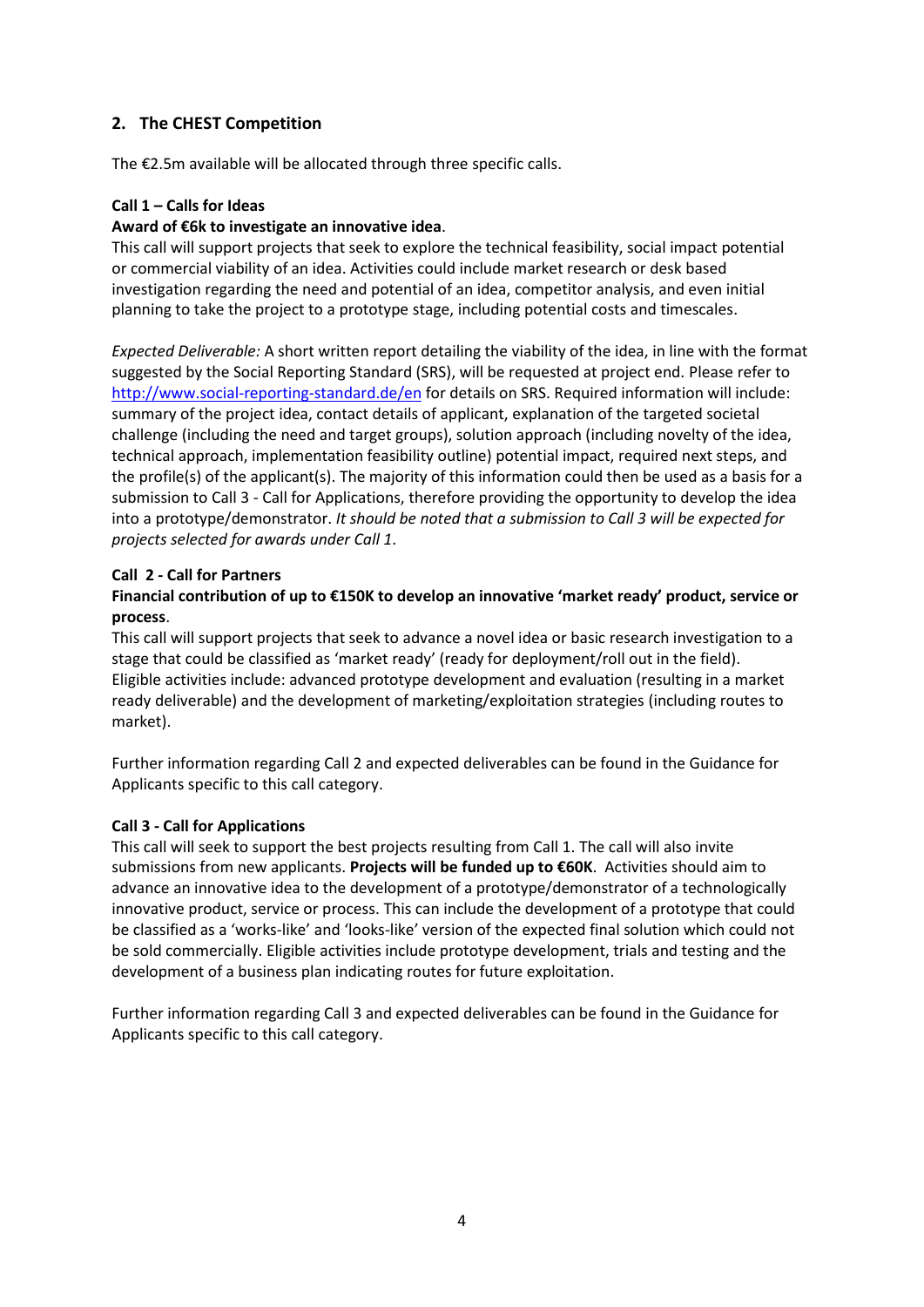# **3. Funding and Eligibility**

- The project must be based on activity conducted within an established Member State or an FP7 Associated country<sup>1</sup>. Proof of address may be requested.
- Projects must meet all of the requirements for submission as detailed in these Guidelines for Applicants document.
- Any idea submitted must offer a level of innovation or novelty must be digital-based and must be targeted towards a specific and clearly defined societal challenge.
- The same project idea can only be submitted once within a particular call. However, it is acceptable for the same idea to be submitted under both Call 1 and Call 3.
- The project must meet the scope of the competition as detailed in the Summary section above.
- Ideas can be submitted by any individual or legal entity, including private companies (irrespective of size), academic organisations or public bodies.
- In consideration of the results of the evaluation procedures, any awards made are at the sole discretion of the CHEST Project Partners and are not subject to appeal.
- The applicant must agree to the terms of use of the CHEST website in full.
	- o *You must not use our website in any way that causes, or may cause, damage to the website or impairment of the availability or accessibility of the website; or in any way which is unlawful, illegal, fraudulent or harmful, or in connection with any unlawful, illegal, fraudulent or harmful purpose or activity.*
	- o *You must not use our website to copy, store, host, transmit, send, use, publish or distribute any material which consists of (or is linked to) any spyware, computer virus, Trojan horse, worm, keystroke logger, rootkit or other malicious computer software.*
	- o *You must not conduct any systematic or automated data collection activities (including, without limitation, scraping, data mining, data extraction and data harvesting) on or in relation to our website without our express written consent.*
	- o *You must not use our website to transmit or send unsolicited commercial communications.*
	- o *You must not use our website for any purposes related to marketing without our express written consent.*
	- o *You must not post or transmit any unlawful, threatening, libellous, harassing, defamatory, vulgar, obscene, pornographic, profane, or otherwise objectionable content.*

## **Levels of Funding**

**.** 

Applicants must decide which call is most appropriate to the nature and maturity of their idea and funding requirement. Funding is subject to the following maximum values and project durations.

| Call                         | <b>Maximum Award</b> | <b>Maximum Project Duration</b> |
|------------------------------|----------------------|---------------------------------|
| Call for Ideas               | €6К                  | 2 months                        |
| <b>Call for Partners</b>     | €150 $k$             | 12 months                       |
| <b>Call for Applications</b> | €60k                 | 12 months                       |

 $<sup>1</sup>$  The FP7 Associated countries are Albania, Bosnia and Herzegovina, Croatia, FYR Macedonia,</sup> Iceland, Israel, Liechtenstein, Montenegro, Norway, Serbia, Switzerland, Turkey.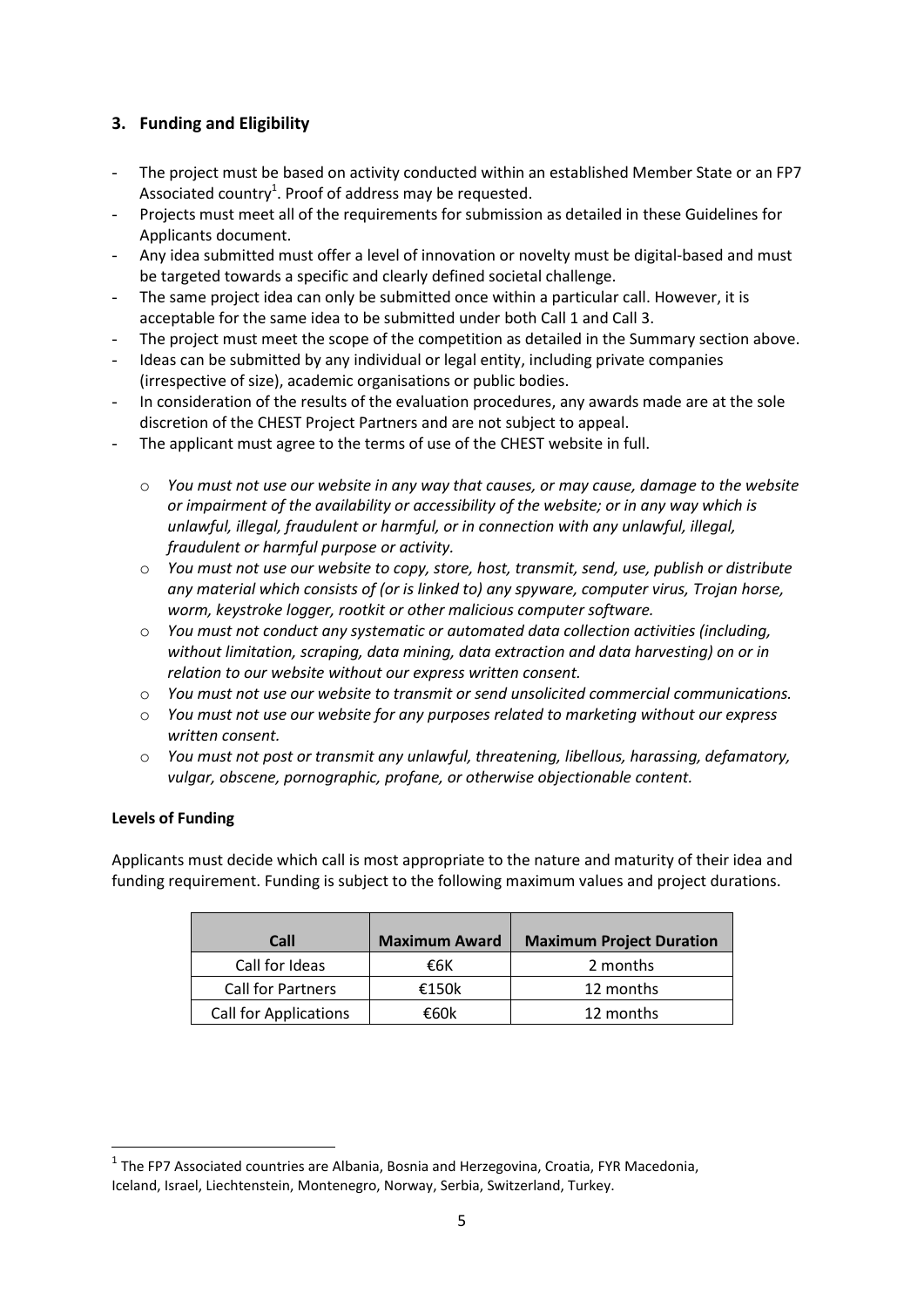# **4. How to apply for this Competition**

Each Call is based on a one stage submission process - there is no expression of interest or prequalification stage.

#### **Registration**

All ideas must be submitted by via the CHEST website. To enter the competition, applicants must first register on the website (with a first and last name, an email address and a password) or register using a Facebook, Twitter or a LinkedIn account. In case of email registration, the applicant will receive an email with the credential to login. After the first login, the user can change the password through the "my profile" button. Once registered the applicant can log in to the website at any time in order to complete the submission. Re-registration is not required for applications in future calls as the system will retain applicant information with a record of previous submissions. Each new idea submitted under a specific call requires a new application.

#### **Competition Timetable**

The CHEST Competition will be undertaken according to the following timetable.

| <b>Timeline Summary</b>                   | Call                          | <b>Date</b>                                        |
|-------------------------------------------|-------------------------------|----------------------------------------------------|
| CHEST Competition opens.                  | Call 1: Call for Ideas        | 31st January 2014                                  |
| Launch of Call 1 - Calls for Ideas        |                               |                                                    |
| Deadline for the submission of            |                               | 17.00 CET 31st May 2014**                          |
| applications for Call 1                   |                               |                                                    |
| <b>Evaluation process</b>                 |                               | From 15 <sup>th</sup> February to the              |
|                                           |                               | 30 <sup>th</sup> June 2014                         |
| <b>Notification of Decision</b>           |                               | From 30 <sup>th</sup> June 2014                    |
|                                           |                               |                                                    |
| Launch of Call 2 - Calls for Partners*    | Call 2: Calls for Partners    | 31 <sup>st</sup> March 2014                        |
| Deadline for the submission of            |                               | 17.00 CET 31 <sup>st</sup> May 2014                |
| applications for Call 2                   |                               |                                                    |
| <b>Evaluation process</b>                 |                               | From 1st June to 31st July                         |
|                                           |                               | 2014                                               |
| <b>Notification of Decision</b>           |                               | From the 31 <sup>st</sup> July 2014                |
| <b>Signing of Grant Agreements</b>        |                               | From the 31 <sup>st</sup> July to 31 <sup>st</sup> |
|                                           |                               | October 2014                                       |
| Earliest project start date               |                               | From 1st November 2014                             |
|                                           |                               |                                                    |
| Launch of Call 3 - Call for applications* | Call 3: Call for Applications | 31 <sup>st</sup> July 2014                         |
| Deadline for the submission of            |                               | 17.00 CET 30 <sup>th</sup> September               |
| applications for Call 3                   |                               | 2014                                               |
| <b>Evaluation process</b>                 |                               | From 1 <sup>st</sup> October to 17 <sup>th</sup>   |
|                                           |                               | November 2014                                      |
| <b>Notification of Decision</b>           |                               | From the 17 <sup>th</sup> November                 |
|                                           |                               | 2014                                               |
| <b>Signing of Grant Agreements</b>        |                               | From 17 <sup>th</sup> November to 31 <sup>st</sup> |
|                                           |                               | December 2014                                      |
| Earliest project start date               |                               | 2 <sup>nd</sup> January 2015                       |

\**The CHEST Project Partners reserve the right to adjust the timetable of the calls.*

\*\* Deadline extended from the 30<sup>th</sup> April 2014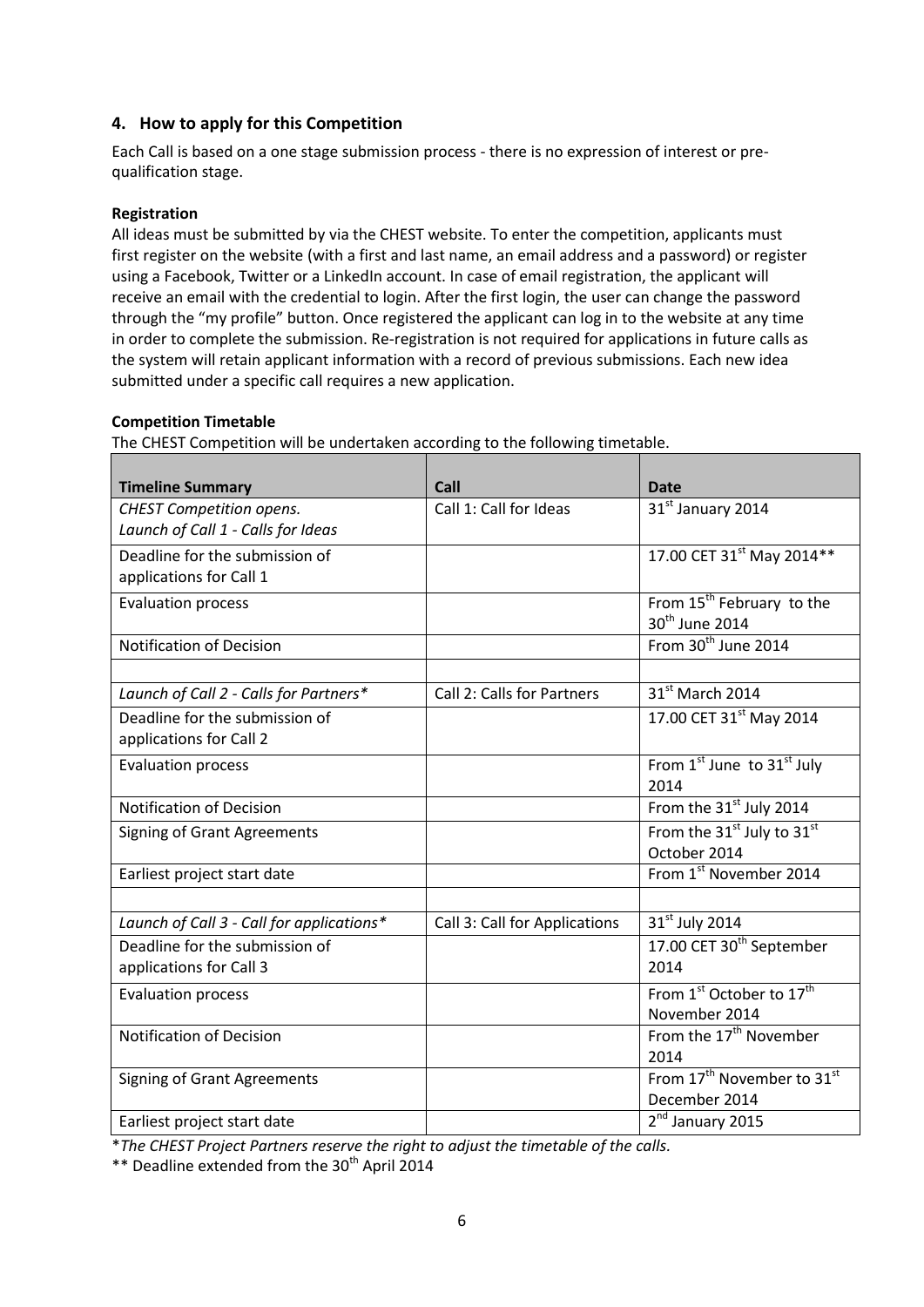The submission deadlines for all calls is **17.00 CET**. We are unable to accept any applications after this time. **Please do not leave your submission to the last minute.**

*If any technical difficulties arise or if you identify any errors in your submission, we will not be able to grant an extension to the above deadlines. It is your responsibility to ensure you follow the competition guidance rules and in doing so allow sufficient time to complete all of the submission requirements described in this document.*

#### **Call 1: The Crowd Assessment Process**

The evaluation applications submitted under *Call 1 Call for Ideas* will be conducted by the CHEST Community Members (i.e. any party registered on the Community Platform). Applications can be evaluated 15 days after the official launch of the call, i.e. from the 15<sup>th</sup> February 2014 until the 30<sup>th</sup> June 2014.

### **All ideas submitted will be publically visible with the potential to be evaluated and commented upon by the CHEST Community Members. It is expected that up 30 ideas in total will receive support.**

CHEST Community Members will be asked to evaluate the ideas according to the perceived:

- quality of the idea,
- relevance of the problem targeted,
- appropriateness of the solution,
- potential impact,
- ability of the applicant to deliver the solution

Further guidance can be found in Section 5

Following the closing date of the crowd assessment process, the CHEST Project Partners will compile the results of the crowd assessment process and will rank the applications based on the scoring received. The highest ranking ideas will then be recommended for support, with the CHEST Partners making the final decision within the limits of funding available. In case of 'ex aequo', the CHEST Project Partners will resolve the ranking according to the same criteria listed above.

#### **Notification**

Following the ranking of projects, applicants will be informed by email whether the application was successful.

At the end of the application and assessment process for Call 1, the CHEST Project Partners will also publicise the results of the competition on the CHEST website with a short description of the ideas supported. The CHEST Project Partners may also include reference to some of the successful applications in any dissemination material related to the project such as future press releases.

No explanations of the results of the assessment of ideas for Call 1 can be provided by the CHEST consortium beyond the results of the crowd voting. This applies to both successful and unsuccessful applicants.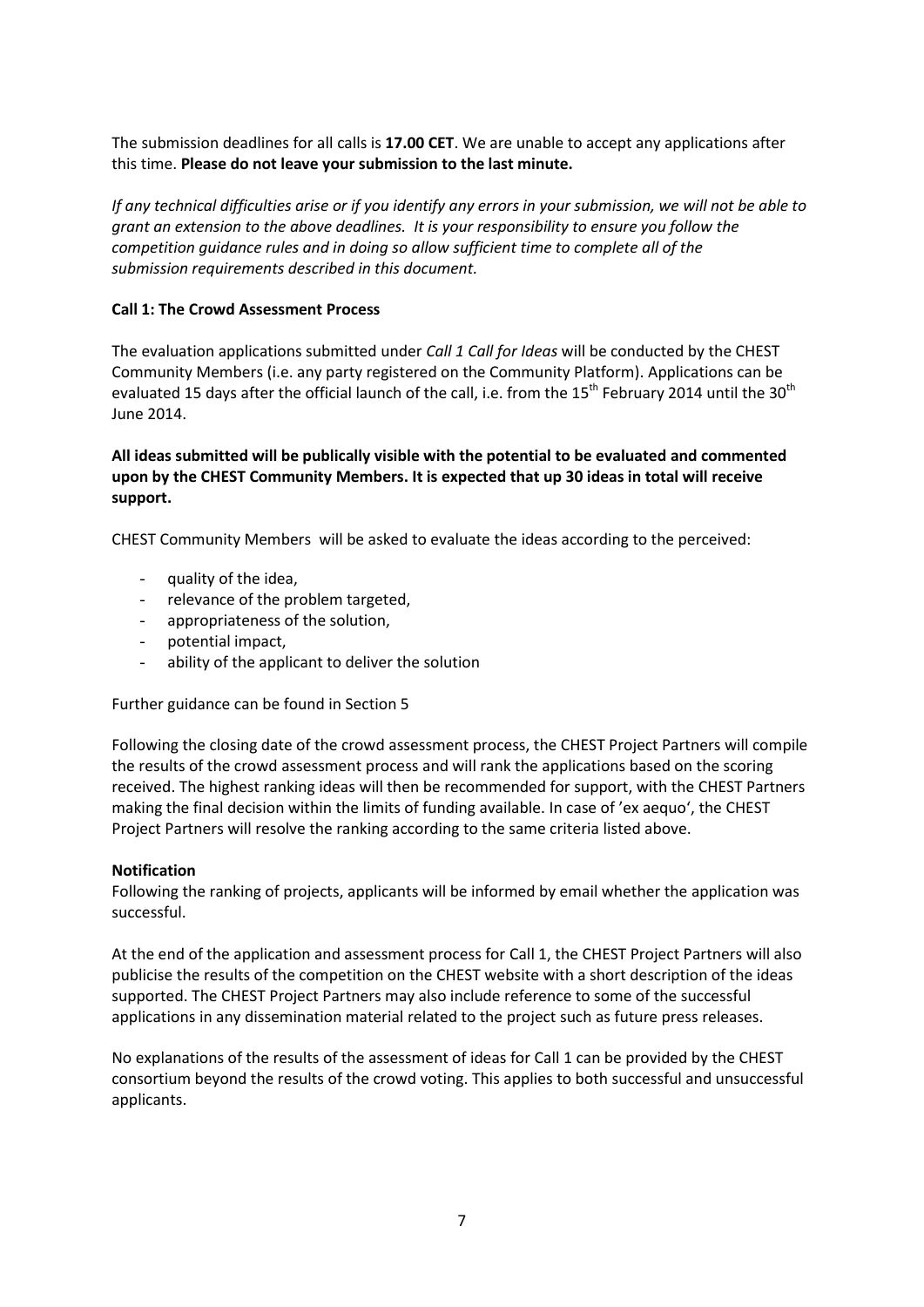#### **Successful Applicants**

Successful applicants will receive an email with information about the next steps and a template for the completion of the written deliverable (basis for a submission to Call 3).

If the applicant wishes to accept the award, they will need to reply to the email confirming acceptance with your bank details for payment purposes. The award must be accepted within 10 working days of receiving this email. Failure to do so will result in withdrawal of the award offer.

The CHEST Project Partners also have the right to contact award recipients at any point during the project delivery to monitor progress and to ensure that projects are successfully completed**.**The CHEST project partners have the right to require interim progress reports from the award recipients on a per-need basis, at its discretion. The award recipients are obliged to provide interim progress reports if requested by the CHEST project partners

#### **Call 1 Payment of funds**

The payment of the  $\epsilon$ 6k award will be in two separate tranches.

*Payment 1:* €2k within 30 working days of the email receipt from the applicant to accept the award

*Payment 2*: €4k upon successful submission of the requested written deliverable and its approval by the CHEST Project Partners. This deliverable may be used as a basis for a submission to Call 3 'Call for Applications'.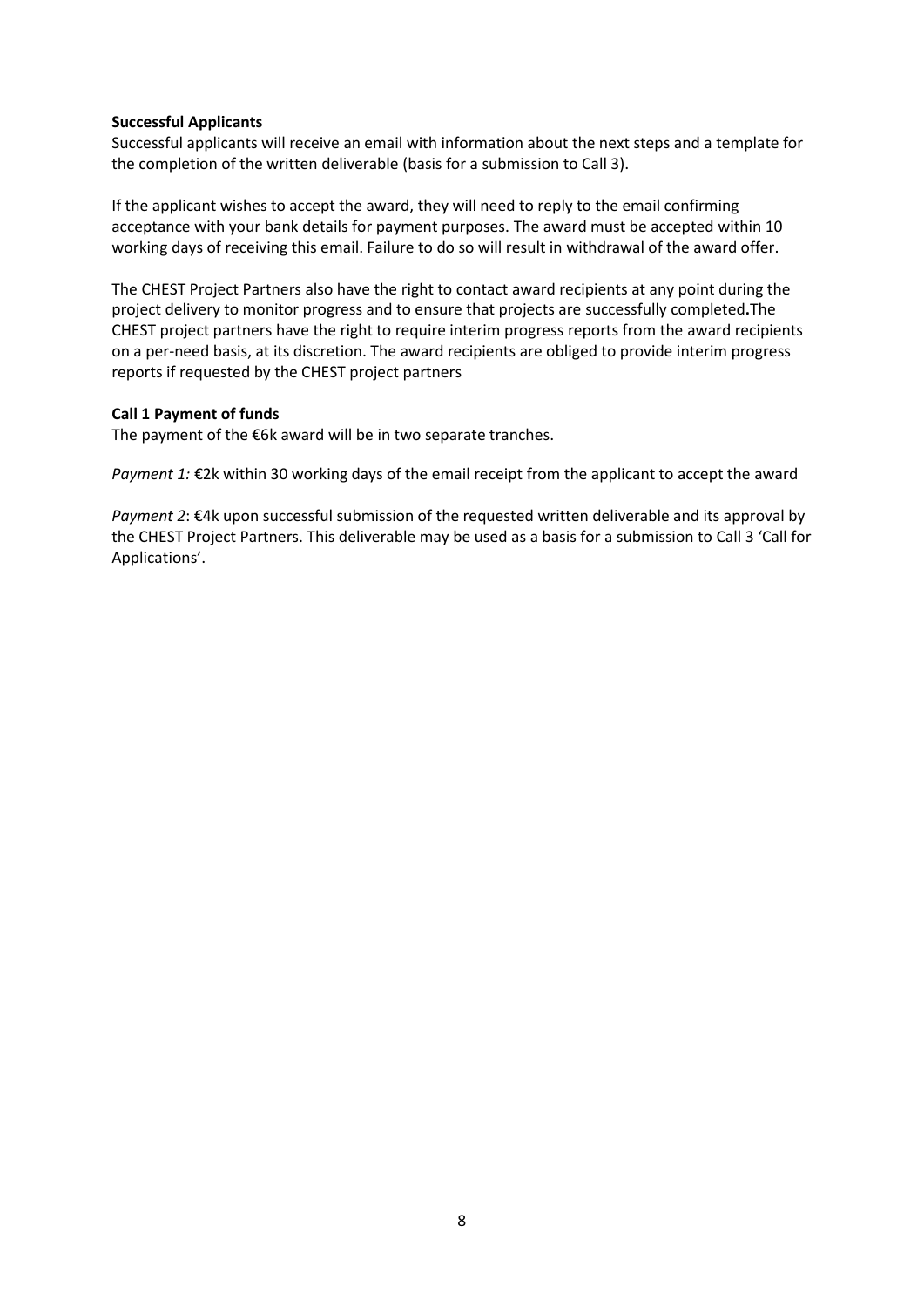# **5. Completion of the Online Application**

**This section explains the structure of the application form for a submission to** *Call 1- Call for Ideas* **and offers guidance on the information to include in each section**. It is important that applicants address and respond to each question clearly to enable the Community Members to fully understand and evaluate your idea. Applicants are encouraged to fully utilise the character limits set for each question. All ideas should be submitted in English.

The structure of the submission is as follows (all sections **are mandatory unless otherwise stated**):

| <b>Question</b>                             | <b>Guidance</b>                                                                                                                                                                                                                                                                                                                            |
|---------------------------------------------|--------------------------------------------------------------------------------------------------------------------------------------------------------------------------------------------------------------------------------------------------------------------------------------------------------------------------------------------|
| <b>Categories of societal</b><br>challenges | Select the category(s) that best describes the societal challenge.<br>1. Knowledge Society and Education<br>2. Social Inclusion, Human Rights and Equality<br>3. Civic Empowerment and Community Engagement<br>4. Environment and Sustainability<br>5. Health and Demographic Change<br>6. Economic Empowerment and Prosperity<br>7. Other |
| <b>Categories of digital</b><br>solutions   | Select the category(s) that best describes the digital aspect of the idea.<br>1. Social Software<br>2. Open Source<br>3. Physical Computing<br>4. Geolocation<br>5. Web/Internet<br>6. Audiovisual<br>7. Data<br>8. Mobile<br>9. Other                                                                                                     |
| <b>Idea title</b>                           | Max 50 characters.                                                                                                                                                                                                                                                                                                                         |
| <b>Idea outline</b>                         | Provide a short summary of the idea that could be used for future<br>publicity (max 250 characters).                                                                                                                                                                                                                                       |
| Idea image (optional)                       | An image visualizing the idea (maximum file size: 8 MB; allowed<br>extensions: png, gif, jpg, jpeg)                                                                                                                                                                                                                                        |
| <b>Challenge description</b>                | Describe the type of targeted societal challenge and identify why there is a<br>need for the idea (max 800 characters).                                                                                                                                                                                                                    |
| <b>Solution description</b>                 | Describe the idea and summarise the intended activities if successful in<br>receiving an award through Call 1 (max 800 characters).                                                                                                                                                                                                        |
| <b>Target group and social</b><br>impact    | Identify who will benefit and the potential benefits - this can include<br>social, environmental, economic or sustainability aspects (max 800<br>characters).                                                                                                                                                                              |
| <b>Competences of the</b><br>applicant      | Detail any relevant skills and experience that demonstrates the capability<br>of the applicant to develop and advance the idea (max 400 characters).                                                                                                                                                                                       |
| <b>Video link (optional)</b>                | You can include a link to a video (hosted on popular video platforms like                                                                                                                                                                                                                                                                  |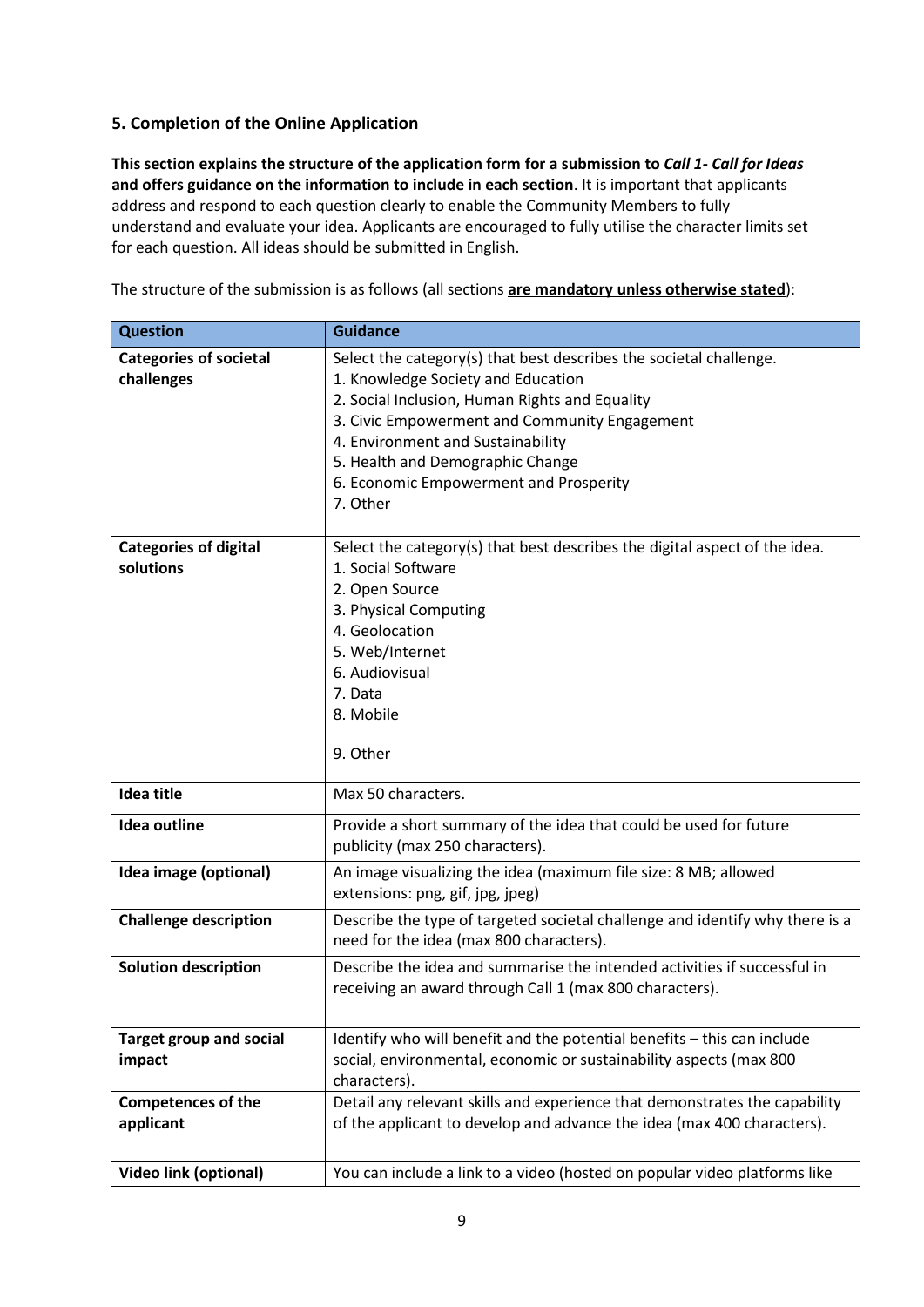|                         | youtube, vimeo, etc.) detailing and visualizing your idea. Please note that<br>a short video (no longer than 5 minutes) could help crowd based voters to<br>better understand your idea. |
|-------------------------|------------------------------------------------------------------------------------------------------------------------------------------------------------------------------------------|
| <b>Proposer Details</b> | Enter the full name of the applicant organisation (if applicable).                                                                                                                       |
|                         | Enter the full name of the person responsible for the application.                                                                                                                       |
|                         | Enter the full postal address & postcode (including country), email address<br>and telephone number of the person responsible for the application                                        |
|                         | How did you hear about the CHEST Competition?                                                                                                                                            |

## **6. Further information**

If you require further information or for any questions regarding this competition, please email [info@chest-project.eu](mailto:info@chest-project.eu)

#### **7. Terms**

#### **7.1 Ownership of Intellectual Property/Use of the entries**

Ownership of the idea and of its implementation results, including industrial and intellectual property rights, and any reports and other documents relating to it, shall remain with the applicant.

Without prejudice to the previous paragraph, applicants grant the Commission and the CHEST Project Partners the right to display, reproduce by any technical procedure, translate or communicate the idea and its results by any medium, including on any website relating to the CHEST project, provided it does not thereby breach its confidentiality obligations or existing industrial and intellectual property rights.

Any communication or publication by Competition winners shall indicate that the project has received funding from the European Union displaying the EU logo and FP7 logo on all printed and digital material, including websites and press releases.

By submitting an entry, applicants declare that they have obtained, or will obtain, all authorisations, consents and permissions necessary to submit their entry, carry out their proposal and comply with these terms and conditions and, to the best of their knowledge, that their entry will not infringe any intellectual property or other third party rights or breach any contractual obligation.

The Commission and CHEST Project Partners assume no responsibility for disputes between persons claiming copyrights in relation to an entry submitted for the Competition.

Where industrial and intellectual property rights, including rights of third parties, exist, prior to the Competition ('pre-existing intellectual property rights'), contestants shall establish a list which shall specify all rights of ownership and use in the pre-existing intellectual property rights and may be asked to disclose it to the Commission or CHEST Project Partners – should they be selected as recipients of an award– at the latest prior to the commencement of implementation of their proposal.

Award recipients shall ensure that they have all rights to use any pre-existing intellectual property in the submission of their application and the implementation of their project if selected for support.